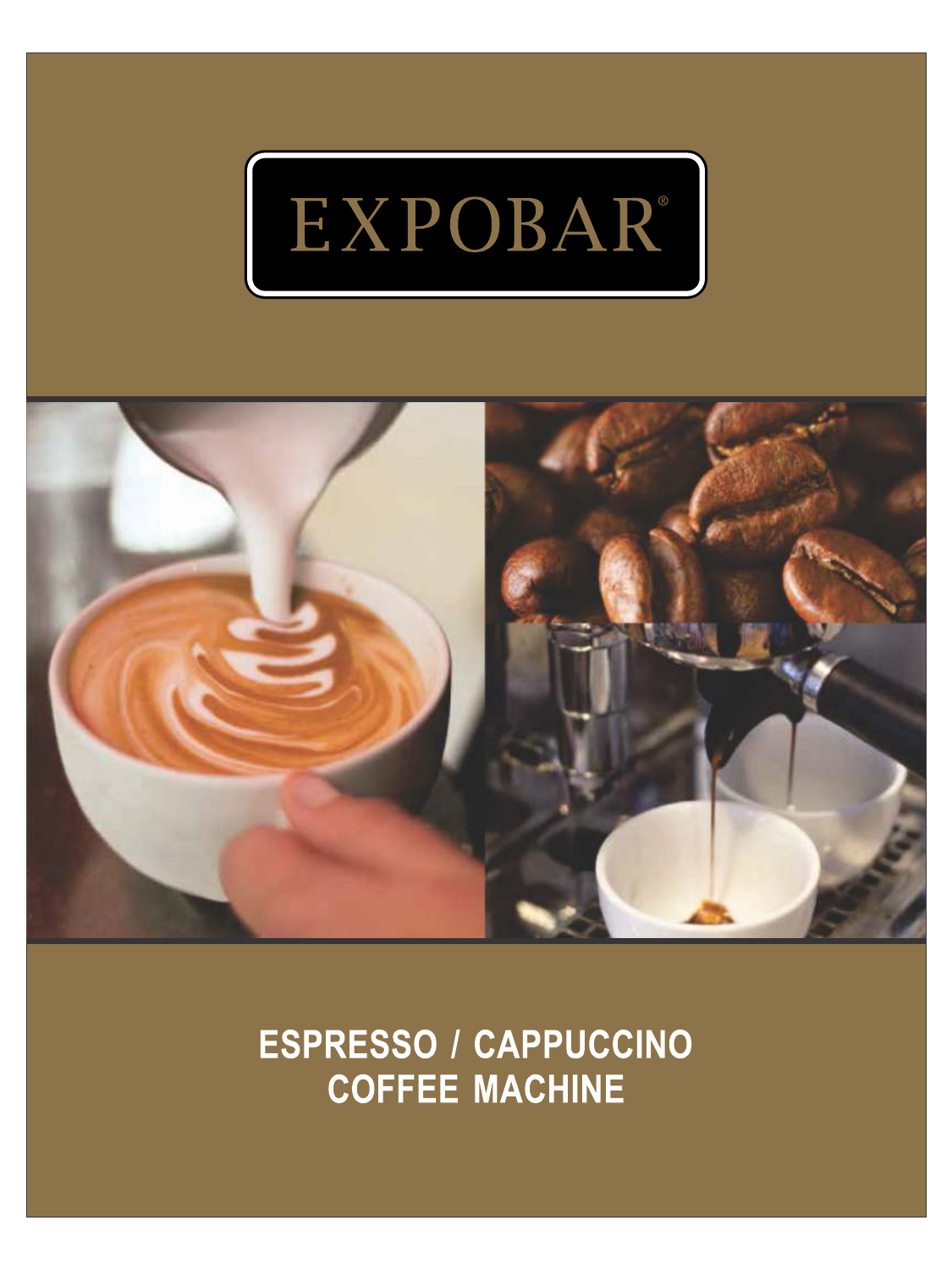### EXPOBAR<sup>®</sup>

## MEGACREM

mega crem is a range of handsomely designed and very reliable espresso machines. the various models come in many types and range from a basic models to the most advanced machines.



FEATURES<br>the machines with a display are also equipped with an advanced pid sensor system so that the water always keeps an exact brewing temperature. the temperature is continuously monitored and is rapidly adjusted if it changes. this means that the temperature can be adjusted for the very best espresso experience.



mini control 2 Gr



mini control | Gr

| Group                     | Power supply             | <b>Boiler (litres)</b> | Width mm | Depth mm | Height mm |
|---------------------------|--------------------------|------------------------|----------|----------|-----------|
| mini I Group              | 2770W 230V In~           | 6                      | 480      | 580      | 520       |
| mini I Group with grinder | 3125W 230V In~           | 6                      | 480      | 580      | 630       |
| mini 2 Groups             | 2780W 230V In~           | 6                      | 480      | 580      | 520       |
| 2 Groups                  | 3330W 230V In~           |                        | 720      | 580      | 520       |
|                           | 4780W 400V 3n~           | 11.5                   |          |          |           |
| 2 Groups with grinder     | 3685W 230V In~           | 11.5                   | 720      | 580      | 630       |
| 3 Groups                  | 4290W 400V 2n~ / 230V 3~ |                        | 990      | 580      |           |
|                           | 6290W 400V 3n~           | 17.5                   |          |          | 520       |
| 4 Groups                  | 4305W 400V 2n~ / 230V 3~ | 17.5                   | 990      | 580      |           |
|                           | 6305W 400V 3n~           |                        |          |          | 520       |



mini control | Gr with grinder, black

# MONROC

Monroc is an efficient espresso machine that fulfils all demands for a nice espresso in a simple and easy way. The user-friendly functions of the machine are based on well-tried technology and by skilful and professional craftsman. This means that Monroc is a reliable and solid machine that you can really trust, every day-year after year.

#### FEATURES

- $\circ$  Built-in volumetric motor pump, complete with
- two retention valves and solid particle filter
- <sup>®</sup> Copper boiler with heat exchanger per group and pressure relief valve
- <sup>®</sup> Group head with direct pre-infusion chamber
- <sup>®</sup> One steam arm and one hot water tap
- <sup>®</sup> Heating element low water level auto cut-off

#### **CONTROL**

- <sup>3</sup> 4 different programmable coffee doses per group
- <sup>3</sup> Auto-fill water boiler
- <sup>®</sup> Automatic back-flush brewing group

| Group    | Power supply   | <b>Boiler (litres)</b> | Width mm | Depth mm | Height mm |
|----------|----------------|------------------------|----------|----------|-----------|
| 2 Groups | 2780W 230V IN~ |                        | 660      | 540      | 480       |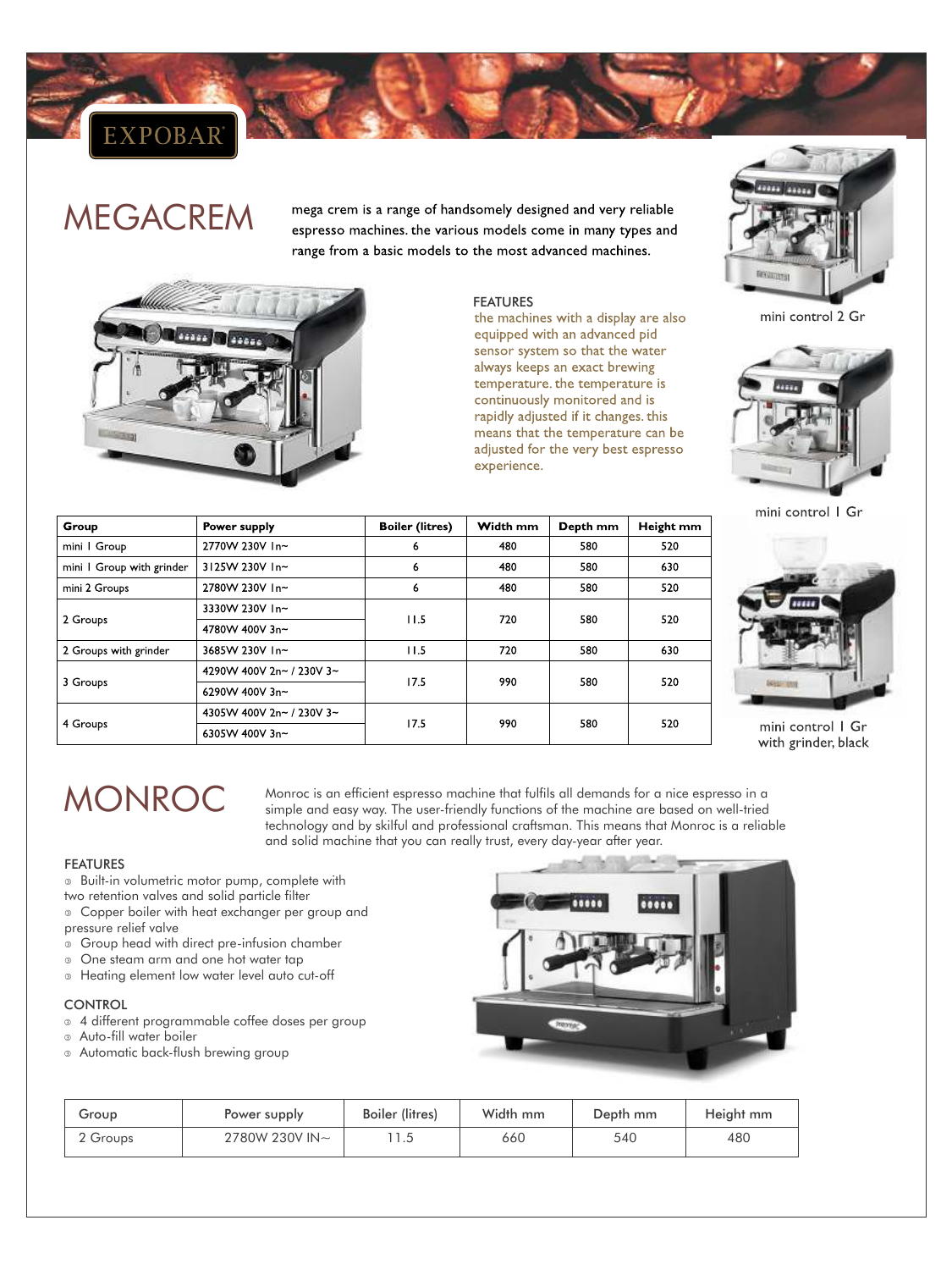





Mini Control I GR Mini Control I GR with grinder Control 2 GR Mini Control 2 GR



## NEW ELEGANCE

#### FEATURES

- $\circ$  Built-in volumetric motor pump, complete with two retention valves and solid particle filter
- <sup>®</sup> Copper boiler with heat exchanger per group and pressure relief valve
- <sup>®</sup> Boiler drain tap (except Mini models)
- <sup>®</sup> Group head with direct pre-infusion chamber
- <sup>®</sup> One steam arm and one hot water tap in
- Mini and 2 group models

lTwo steam arms and one hot water tap in 3 & 4 group, Control 2 groups Wood and models with Display

#### MINI CONTROL

- <sup>3</sup> 4 different programmable coffee doses per group
- <sup>3</sup> Auto-fill water boiler
- <sup>®</sup> Automatic back-flush group head

#### MINI & 2 GROUPS WITH BUILT-IN GRINDER

- <sup>3</sup> Automatic grinder
- <sup>®</sup> 60 mm diameter cutting blades
- $\textdegree$  Motor 445W provided with thermic protection, 1300 rpm

**TECHNICAL SPECIFICATIONS** 

<sup>3</sup> Adjustable dose from 5 to 12 gr

#### **CONTROL**

- <sup>3</sup> 4 different programmable coffee doses per group
- <sup>3</sup> Auto-fill water boiler
- <sup>®</sup> Automatic back-flush group head
- <sup>®</sup> Semi-automatic performance

### **OPTIONAL**

- <sup>3</sup> Available in Takeaway design
- <sup>3</sup> Cappuccinatore
- **3** Skimming pipe
- <sup>3</sup> Second steam pipe
- $\circ$  Auto-fill water boiler (Pulser models)
- <sup>®</sup> Double pressure gauge (2 & 3 groups without Display models)
- $\circ$  Machine working with gas (check availability)
- <sup>®</sup> Capsule system: Adjustment of the group head to capsule
- <sup>®</sup> Electrical Heating Plates
- <sup>3</sup> Machine leg set
- **B** Grinder with counter
- lThree-phase (2 and 3 groups models)
- <sup>3</sup> Voltage 120V (Mini models)

#### STANDARD ACCESSORIES

- **3** 1 Single filter handle
- <sup>®</sup> Mini machine, 1double filter handle
- <sup>3</sup> 2-groups machine, 2 double filter handles
- <sup>3</sup> 3-groups machine, 3 double filter handles
- l4-groups machine, 4 double filter handles
- <sup>0</sup> 0.55 metre connection hose
- <sup>3</sup> l cleaning membrane

| Group                             | Power supply                       | Boiler (litres) | Width mm | Depth mm | Height mm |
|-----------------------------------|------------------------------------|-----------------|----------|----------|-----------|
| 1-2 Groups Compact/Mini           | 2500W/230V                         | 6               | 500      | 600      | 510       |
| 1 Group Compact/Mini with grinder | 2945W/230V                         | 6               | 500      | 600      | 690       |
| 2 Groups                          | 3050W/230V<br>4500W/380V 3F+N      | 11.5            | 710      | 600      | 510       |
| 3 Groups with grinder             | 3495W/230V                         | 11.5            | 710      | 600      | 510       |
| 3 and 4 Groups                    | 4000W/380V 2F+N<br>6000W/380V 3F+N | 17.5            | 990      | 600      | 510       |